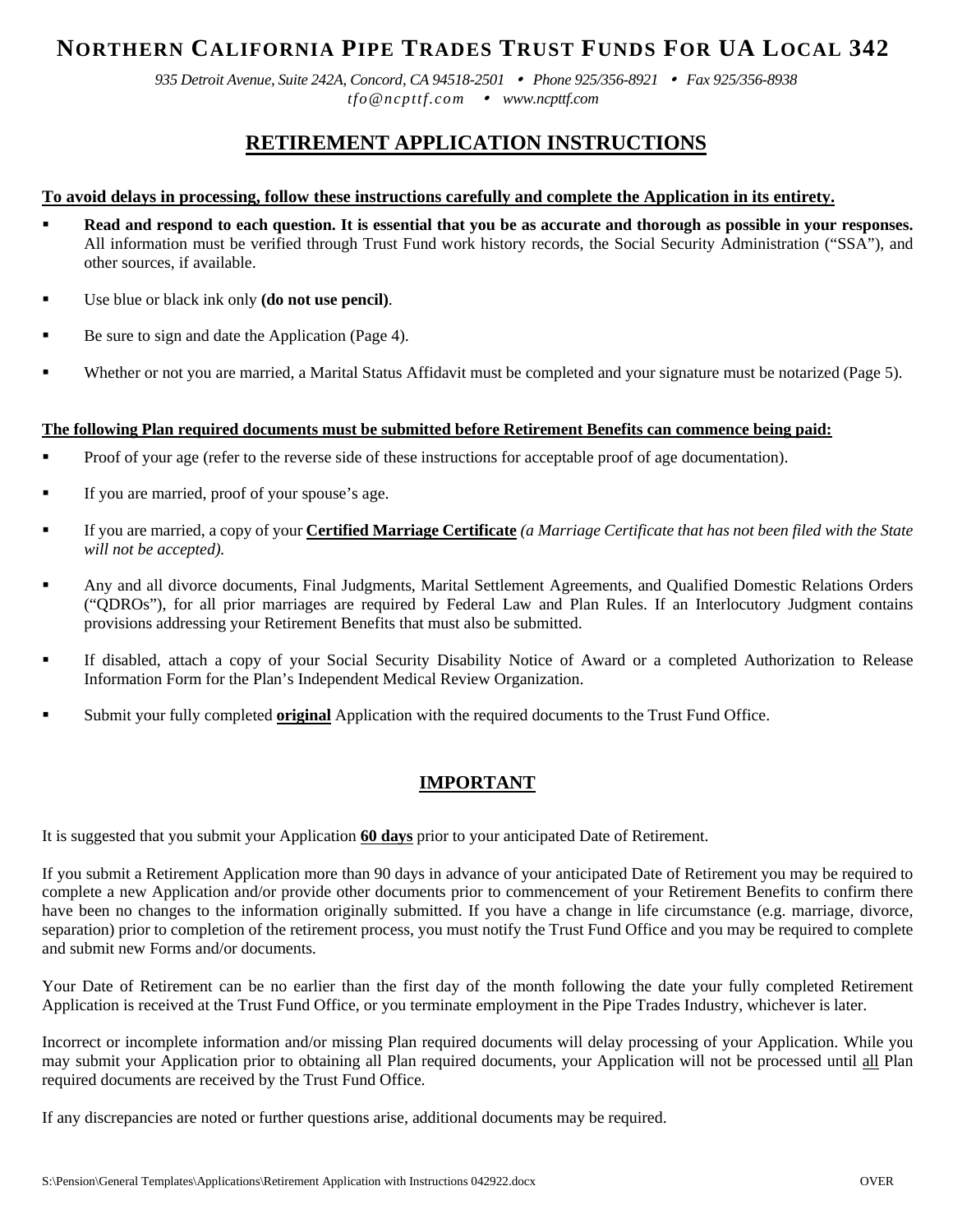# **RETIREMENT APPLICATION INSTRUCTIONS**

## **PROOF OF AGE**

Proof of age documents accepted by the Plan are listed below:

- Certified Birth Certificate *A Certified Birth Certificate is one that is issued by the State and bears an official seal. A notarized copy of a Birth Certificate will not be accepted.*
- Passport (Unexpired or expired)
- **Passport Card (Unexpired or expired)**
- REAL ID compliant Driver's License or Identification Card
- Social Security Statement or a letter from the Social Security Administration reflecting your date of birth according to their records.

Submit a photocopy of one (1) of the documents listed above. If you are unable to provide one of these documents, contact the Trust Fund Office.

## **PROCESSING YOUR APPLICATION**

- The Trust Fund Office will review your Application and Plan required documents. You will receive written acknowledgement of receipt of your Application. If applicable, a request for additional information that is required to process your Application will be sent to you.
- **Processing of your Retirement Application will remain pending until ALL final hours and contributions, including** any Reciprocal hours and contributions have been reported and received by the Trust Fund Office by your Employer(s) and/or any other UA Local(s). Please note, if you are working on a Travel Card/Reciprocity, there may be additional delays in receiving Reciprocal hours and contributions. **The Trust Fund Office has no control over the time frame that these hours and contributions will be received.**
- Processing of your Application may be delayed for review of any requests to continue working after Retirement.
- Upon receipt of all necessary information, Plan required documents, hours, and contributions, your Retirement Benefits will be calculated. You will receive a Pension Analysis reflecting your pension credits and benefits for your review of any discrepancies, along with your Retirement Benefit payment options.
- After your Application has been processed, *before your first payment can be issued*, you must complete and return your Retirement Declaration, Designation of Beneficiary, or if married, Consent of Spouse for Retirement Benefit Election of Payment and Beneficiary Designation Form (your spouse's signature requires notarization)*.* Please be aware that other documents and/or affidavits may also be sent to you for completion.
- If you are eligible for Retiree Health and Welfare Benefits, you will be sent the applicable forms for completion.
- You must respond within 60 days of the date of your Retirement Declaration but not more than 180 days of filing your Application or your Application will be closed. If your Application is closed, you will have to reapply for your Retirement Benefits which will delay your Date of Retirement.

\*\*\* For your convenience, a Notary Public is available at the Trust Fund Office\*\*\*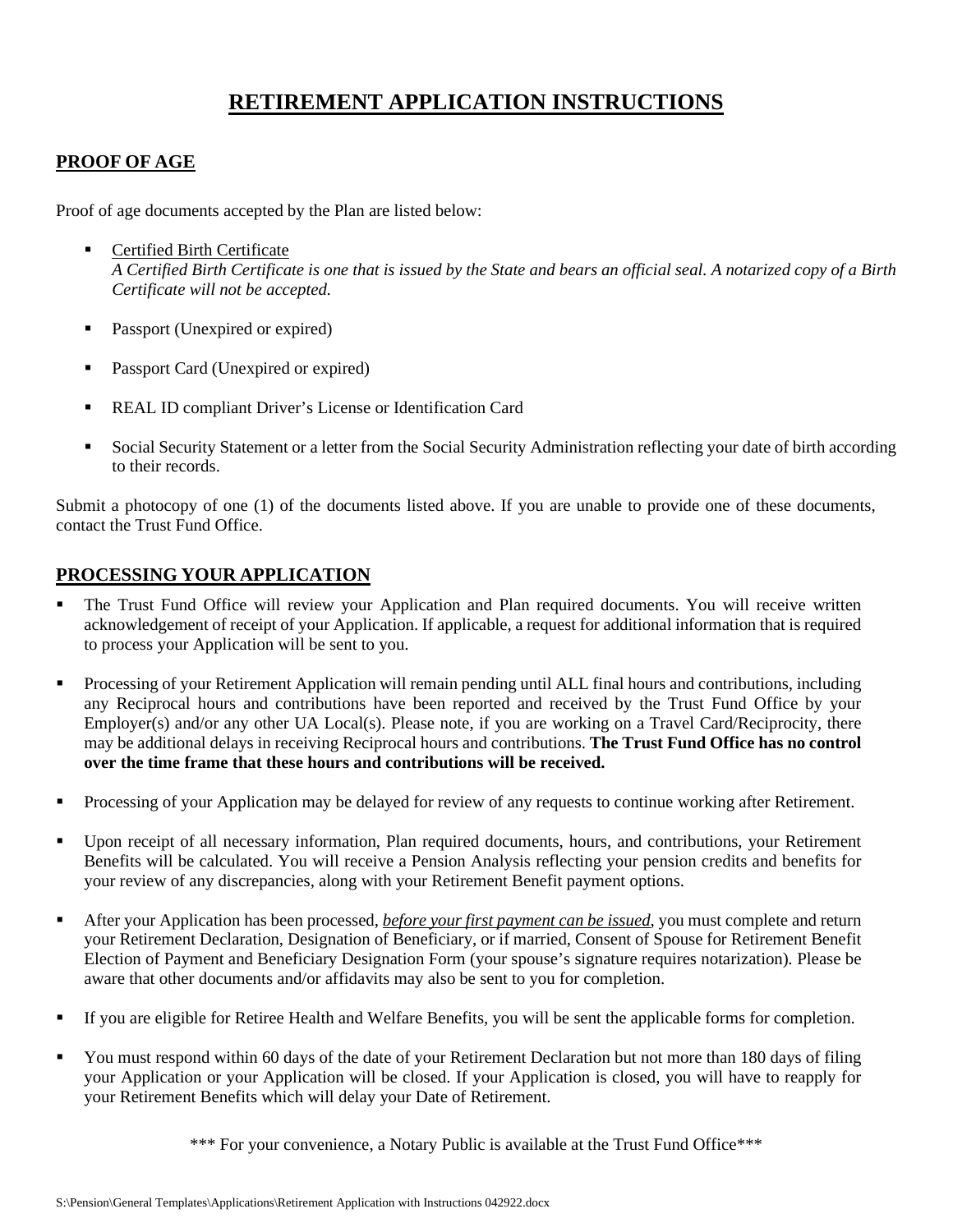# **NORTHERN CALIFORNIA PIPE TRADES TRUST FUNDS FOR UA LOCAL 342**

*935 Detroit Avenue, Suite 242A, Concord, CA 94518-2501 Phone 925/356-8921 Fax 925/356-8938 tfo@ncpttf.com www.ncpttf.com*

# **RETIREMENT APPLICATION**

| 1.         | Name___                                                                                                                                                                                                                                                                                                                                                                                         | (First)                         | (Middle)                                                                                                                                                                                                                       |                      | (Last) |                                                             | Social Security Number                          |                                                                                                                                                                                                                                                                                                                                                                                     |  |
|------------|-------------------------------------------------------------------------------------------------------------------------------------------------------------------------------------------------------------------------------------------------------------------------------------------------------------------------------------------------------------------------------------------------|---------------------------------|--------------------------------------------------------------------------------------------------------------------------------------------------------------------------------------------------------------------------------|----------------------|--------|-------------------------------------------------------------|-------------------------------------------------|-------------------------------------------------------------------------------------------------------------------------------------------------------------------------------------------------------------------------------------------------------------------------------------------------------------------------------------------------------------------------------------|--|
| 2.         |                                                                                                                                                                                                                                                                                                                                                                                                 |                                 |                                                                                                                                                                                                                                |                      |        |                                                             |                                                 |                                                                                                                                                                                                                                                                                                                                                                                     |  |
|            |                                                                                                                                                                                                                                                                                                                                                                                                 |                                 |                                                                                                                                                                                                                                |                      |        | (City)                                                      | (State)                                         | (Zip)                                                                                                                                                                                                                                                                                                                                                                               |  |
| 3.         |                                                                                                                                                                                                                                                                                                                                                                                                 |                                 | Primary Phone $\#$ ( )                                                                                                                                                                                                         |                      |        |                                                             |                                                 | Secondary Phone $\#$ ( )                                                                                                                                                                                                                                                                                                                                                            |  |
| 4.         |                                                                                                                                                                                                                                                                                                                                                                                                 |                                 | Date of Birth (attach proof of age)                                                                                                                                                                                            |                      |        |                                                             |                                                 |                                                                                                                                                                                                                                                                                                                                                                                     |  |
| 5.         |                                                                                                                                                                                                                                                                                                                                                                                                 |                                 | List all prior names solution of the state of the state of the state of the state of the state of the state of the state of the state of the state of the state of the state of the state of the state of the state of the sta |                      |        |                                                             |                                                 |                                                                                                                                                                                                                                                                                                                                                                                     |  |
| 6.         |                                                                                                                                                                                                                                                                                                                                                                                                 |                                 | <b>Current Marital Status (You must check one)</b>                                                                                                                                                                             |                      |        |                                                             |                                                 |                                                                                                                                                                                                                                                                                                                                                                                     |  |
|            | <b>Q</b> Never Married<br>$\Box$ Married<br>$\Box$ Divorced and Remarried $\Box$ Divorced and currently Single<br>$\Box$ Separated                                                                                                                                                                                                                                                              |                                 |                                                                                                                                                                                                                                |                      |        |                                                             |                                                 |                                                                                                                                                                                                                                                                                                                                                                                     |  |
|            |                                                                                                                                                                                                                                                                                                                                                                                                 | $\Box$ Divorce in Progress      |                                                                                                                                                                                                                                |                      |        |                                                             |                                                 | $\Box$ Widowed $\Box$ Divorced and Widowed $\Box$ Widowed and Remarried $\Box$ Widowed and Divorced                                                                                                                                                                                                                                                                                 |  |
|            |                                                                                                                                                                                                                                                                                                                                                                                                 |                                 |                                                                                                                                                                                                                                |                      |        |                                                             |                                                 | If you checked any of the boxes above referencing divorced, you must also provide the information below, in question #7                                                                                                                                                                                                                                                             |  |
| 7.         |                                                                                                                                                                                                                                                                                                                                                                                                 |                                 | List divorce/separation dates for each divorce.                                                                                                                                                                                |                      |        |                                                             |                                                 |                                                                                                                                                                                                                                                                                                                                                                                     |  |
|            |                                                                                                                                                                                                                                                                                                                                                                                                 |                                 |                                                                                                                                                                                                                                |                      |        |                                                             |                                                 |                                                                                                                                                                                                                                                                                                                                                                                     |  |
|            |                                                                                                                                                                                                                                                                                                                                                                                                 |                                 |                                                                                                                                                                                                                                |                      |        |                                                             |                                                 | If you have been divorced since your employment began in UA Local 342/444, you must submit a complete copy of your Final<br>Judgment filed with the court and a copy of your court filed Marital Settlement Agreement and/or your court filed QDRO(s).                                                                                                                              |  |
| 8.         |                                                                                                                                                                                                                                                                                                                                                                                                 | Current Spouse's Name           |                                                                                                                                                                                                                                |                      |        |                                                             |                                                 |                                                                                                                                                                                                                                                                                                                                                                                     |  |
| 9.         |                                                                                                                                                                                                                                                                                                                                                                                                 |                                 | (First)                                                                                                                                                                                                                        | rst) (Middle) (Last) |        |                                                             | Social Security Number                          |                                                                                                                                                                                                                                                                                                                                                                                     |  |
| 10.        |                                                                                                                                                                                                                                                                                                                                                                                                 |                                 |                                                                                                                                                                                                                                |                      |        |                                                             |                                                 |                                                                                                                                                                                                                                                                                                                                                                                     |  |
| 11.        |                                                                                                                                                                                                                                                                                                                                                                                                 |                                 |                                                                                                                                                                                                                                |                      |        |                                                             |                                                 |                                                                                                                                                                                                                                                                                                                                                                                     |  |
|            | 2)                                                                                                                                                                                                                                                                                                                                                                                              |                                 | Your Date of Retirement can be no earlier than the first day of the month following the date that:<br>Your completed Retirement Application is received at the Trust Fund Office, whichever is later.                          |                      |        | 1) You terminate employment in the Pipe Trades Industry, or |                                                 |                                                                                                                                                                                                                                                                                                                                                                                     |  |
| 12.<br>13. |                                                                                                                                                                                                                                                                                                                                                                                                 |                                 | Type of Retirement (check one) - All types of Retirement require you to be vested under the Pension Plan.<br>*Plan Rules are subject to change, and you must meet all Plan provisions in effect on your Date of Retirement.    |                      |        |                                                             |                                                 |                                                                                                                                                                                                                                                                                                                                                                                     |  |
|            | ❏                                                                                                                                                                                                                                                                                                                                                                                               |                                 | <b>Normal Retirement</b> (Age 65 or older)                                                                                                                                                                                     |                      |        |                                                             |                                                 |                                                                                                                                                                                                                                                                                                                                                                                     |  |
|            | □<br>Early Reduced Retirement (Age 55 or older with 10 or more Benefit Credits and Vesting Credits)                                                                                                                                                                                                                                                                                             |                                 |                                                                                                                                                                                                                                |                      |        |                                                             |                                                 |                                                                                                                                                                                                                                                                                                                                                                                     |  |
|            | □<br><b>Service Unreduced Early Retirement</b> (Age 55 or older with 25 Benefit Credits and 25 years of Participation in the Plan, must<br>not have had a lapse in UA Local 342 Membership, and must be employed by a Contributing Employer and/or remain on UA Local<br>342's Out of Work List for the 18-month period immediately preceding the Date of Retirement – special rules may apply) |                                 |                                                                                                                                                                                                                                |                      |        |                                                             |                                                 |                                                                                                                                                                                                                                                                                                                                                                                     |  |
|            | □                                                                                                                                                                                                                                                                                                                                                                                               | disability reviews.             | of the three Plan Years ending with the year of the onset date of disability – special rules apply).                                                                                                                           |                      |        |                                                             |                                                 | Full Disability Retirement with a Social Security Disability Award ("SSDA") (Any age with 10 Vesting Credits or at<br>Age 55 or older, with 5 Vesting Credits, and 5 Benefit Credits, and credited with 300 hours of Covered Employment during any one<br>Date Social Security determined you were disabled _______________(Attach a copy of your SSDA). May be subject to periodic |  |
|            | □                                                                                                                                                                                                                                                                                                                                                                                               | Date you first became disabled_ | Disability Retirement – special rules apply).                                                                                                                                                                                  |                      |        |                                                             | Will be subject to periodic disability reviews. | Partial Disability Retirement (Determination of Total and Permanent Disability by the Plan's Independent Medical Review<br>Organization and meets all other requirements under Full Disability Retirement (with the exception of a SSDA). May convert to Full                                                                                                                       |  |
|            | u                                                                                                                                                                                                                                                                                                                                                                                               |                                 | <b>Special Disability - Terminal Medical Condition</b> (Single Lump Sum Payment - special rules apply)                                                                                                                         |                      |        |                                                             |                                                 |                                                                                                                                                                                                                                                                                                                                                                                     |  |

S:\Pension\General Templates\Applications\Retirement Application with Instructions 042922.docx Page 1 of 5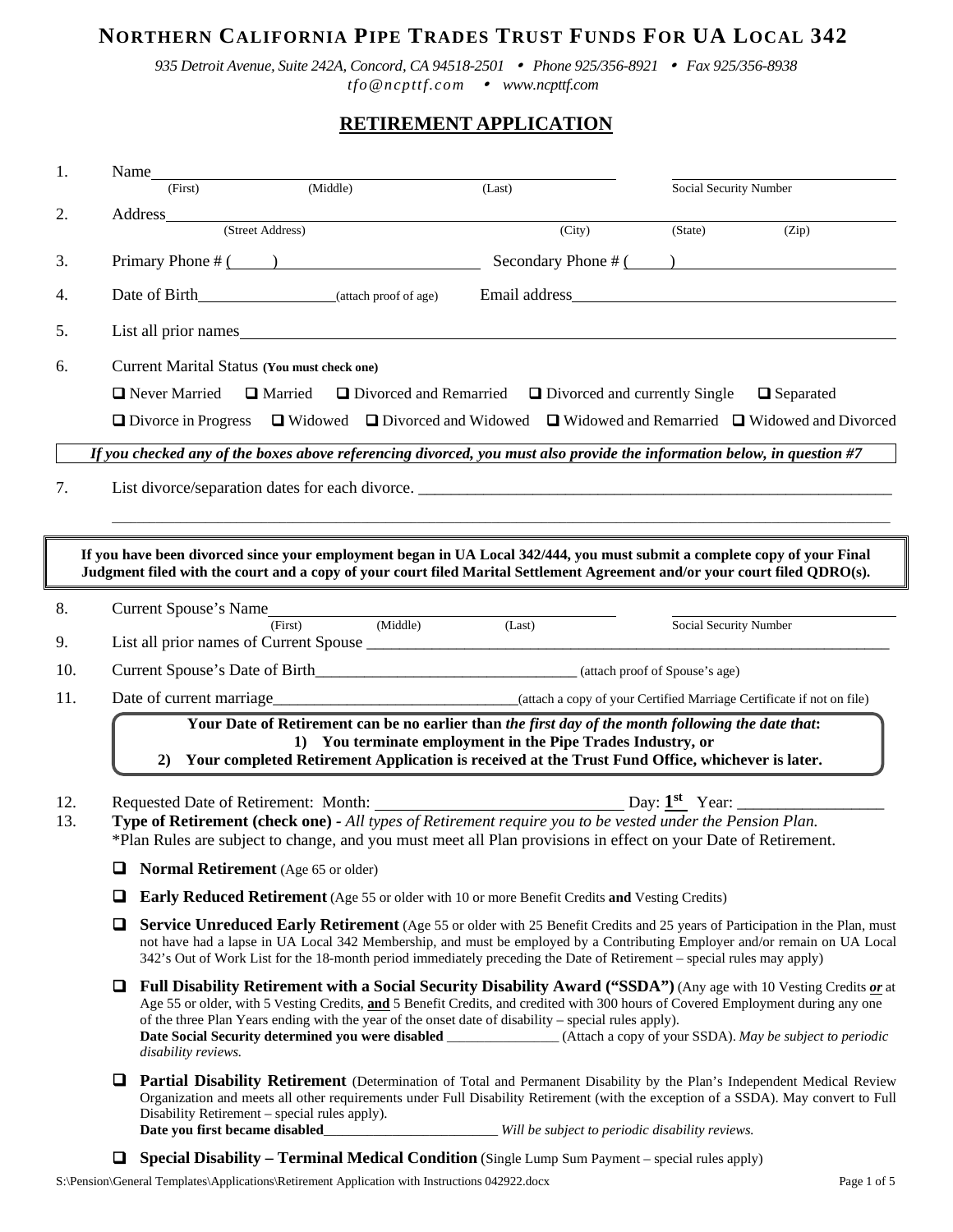### **WORK HISTORY**

#### **If any of the following do not apply to you, indicate "not applicable" (N/A) on the appropriate line(s).**

- 14. Year you **first worked** in the Pipe Trades Industry under the jurisdiction of UA Local 342/444
- 15. At any time during your employment in the Pipe Trades Industry, did you work for a Non-Union Employer that was subsequently organized during your employment?  $\Box$  **No**  $\Box$  **Yes** If yes, please list the name of the Employer
- 16. Year you **first worked** in the Pipe Trades Industry if different from #14, please explain \_\_\_\_\_\_\_\_\_\_\_\_\_\_\_\_\_\_\_\_\_\_\_\_\_\_\_\_\_\_\_\_\_\_
- 17. Date you **last worked (or plan to work)** in the Pipe Trades Industry
- 18. Your current/last Pipe Trades Industry employer, and/or reciprocity worked through any other UA Locals

#### 19. **Disability: If no periods of disability, specify N/A.**

Periods of disability may help in preventing a Break in Service (special rules apply). If you were disabled, provide the date(s) of the disability below. The Trust Fund Office may require that you submit proof of disability such as entitlement to State Disability Benefits, a Social Security Disability Award, or medical evidence that cannot be documented from existing Trust Fund records.

| <b>Dates of Disability</b><br><b>From Month / Year</b> | To Month / Year | <b>Dates of Disability</b><br><b>From Month / Year</b> | To Month / Year |
|--------------------------------------------------------|-----------------|--------------------------------------------------------|-----------------|
|                                                        |                 |                                                        |                 |
|                                                        |                 |                                                        |                 |

#### 20. **Military Service: If you have not been in the Military Service since your Pipe Trades Employment began, specify N/A**.

Military Service that interrupted your Pipe Trades work may count for Benefit Credit or Vesting Credit or help in preventing a Break in Service (special rules apply).

| <b>Dates of Military Service</b><br>From Month / Year<br>To Month / Year |  | Attach a photocopy of your Form DD-214 |  |  |
|--------------------------------------------------------------------------|--|----------------------------------------|--|--|
|                                                                          |  |                                        |  |  |

#### 21. **Pro-Rata Reciprocal Credit: If you have not been a Member of another UA Local or have not had a Break in Service, specify N/A.**

Credit earned while a Member of another UA Local may count for Vesting or help in preventing a Break in Service (special rules apply). List any work in other jurisdictions while not a Member of UA Local 342/444 below. **Attach Pension Statements from any other Plans if available.**

| <b>Dates of Employment</b><br><b>From Month / Year</b> | To Month / Year | <b>UA Local</b> | <b>Contact Information</b> |
|--------------------------------------------------------|-----------------|-----------------|----------------------------|
|                                                        |                 |                 |                            |
|                                                        |                 |                 |                            |

#### 22. **Reciprocity: If you worked in any other jurisdiction(s) while a Member of UA Local 342/444, and contributions have not been reciprocated to UA Local 342, list the information below, otherwise specify N/A.**

| <b>Dates of Employment</b>                  |  | <b>UA Local</b> | <b>Contact Information</b> |  |
|---------------------------------------------|--|-----------------|----------------------------|--|
| <b>From Month / Year</b><br>To Month / Year |  |                 |                            |  |
|                                             |  |                 |                            |  |
|                                             |  |                 |                            |  |
|                                             |  |                 |                            |  |
|                                             |  |                 |                            |  |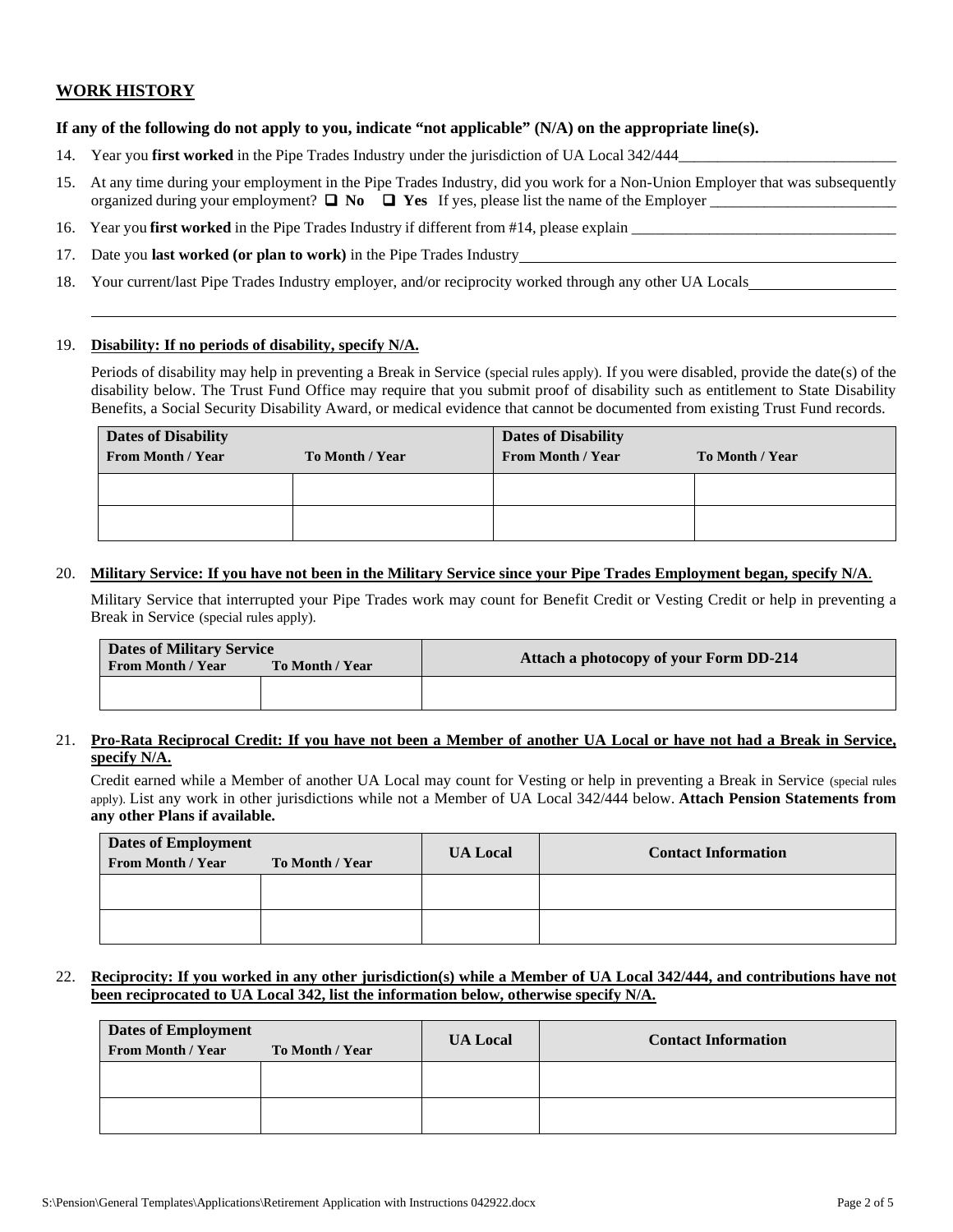#### 23. **Self-Employment: If you have never been Self-Employed and/or have never had a Contractor's License, specify N/A.**

If at any time after you became a Member of UA Local 342/444, you were Self-Employed and/or if you have ever had a Contractor's License, list all details below (attach an additional page if necessary).

| Dates of Self Employment and/or Contractor's License<br><b>From Month / Year</b><br>To Month / Year |  | Name / Type of Business / Address / Phone Number<br><b>License Number / Job Duties</b> |  |  |
|-----------------------------------------------------------------------------------------------------|--|----------------------------------------------------------------------------------------|--|--|
|                                                                                                     |  |                                                                                        |  |  |
|                                                                                                     |  |                                                                                        |  |  |

#### 24. Miscellaneous additional service **(if there is no additional service, specify N/A).**

Describe below including applicable dates any time you **did not** work in the Pipe Trades Industry for 3 months or more because of:

- Strike or lockout:
- An authorized leave of absence:
- Employed by UA Local 342 (or predecessor union)
- **Pregnancy, adoption, and/or birth:**
- Union business:
- Public employment / County Employee:
- Work with an employer that has a Collective Bargaining Agreement with UA Local 342, which did not require any contributions to this Plan

(such as certain work under the Residential/Light Commercial Agreement)

25. Are you currently working in the Pipe Trades Industry?  $\Box$  Yes  $\Box$  No

### **If you are not currently working in the Pipe Trades Industry, complete and sign the Employment clause below and attach a written explanation advising of your work status from your last day worked to the present [include the name(s), and address(es) of your Employer(s) and job duties].**

I, \_\_\_\_\_\_\_\_\_\_\_\_\_\_\_\_\_\_\_\_\_\_\_\_\_\_\_\_\_\_, certify that I am not currently working in the Pipe Trades Industry under the *Participant's Name* 

jurisdiction of UA Local 342, or for any other UA Local (Reciprocity/Travel Card), and have not worked in the Pipe Trades

Industry under the jurisdiction of UA Local 342, or for any other UA Local since the date I have noted in the Work History section of this Application.

26. Are you planning to work **after** your Date of Retirement? **Yes No Note: Work After Retirement of any type requires review and approval prior to commencing such work.**

If yes, provide the name(s), address(es) and telephone number(s) of your Employer(s) and a detailed job description:

#### **You must also provide a letter from your anticipated Employer, stating your job title and listing all of your job duties.**

Please indicate whether your anticipated employment in the Pipe Trades Industry falls within any of the following exceptions to Pipe Trades Industry work **(you must also attach proof of your continued employment)**:

- Employment for the U.S. Government, the State of California, a political subdivision of the State of California, a County, City, or other Government Agency
- Employment that is not covered by any Collective Bargaining Agreement of the UA or any Local Union of the UA
- Employment that does not directly or indirectly replace the employment of a bargaining unit Participant
- $\Box$  Other; please specify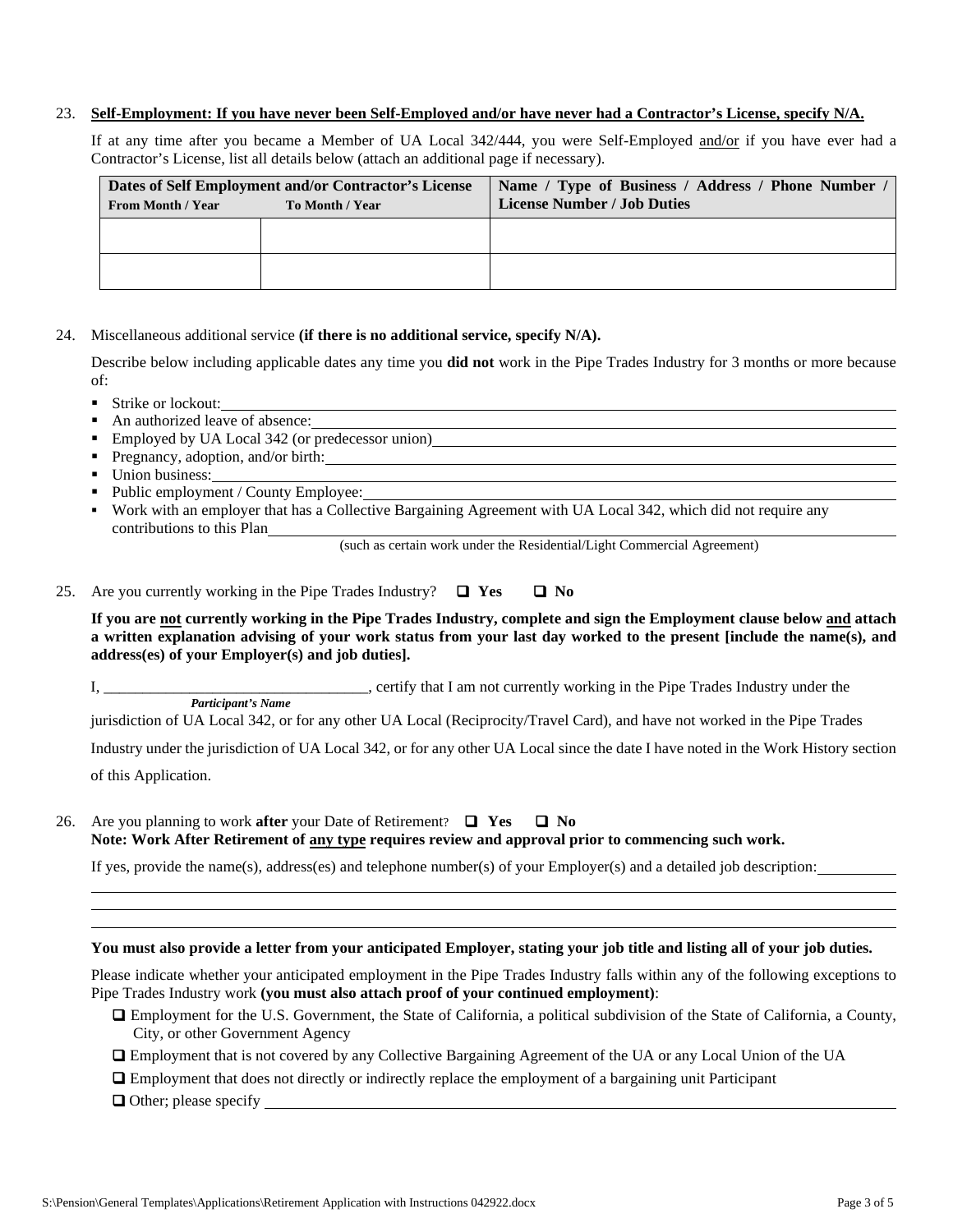### **ADDITIONAL INFORMATION**

27. If you have worked in **any** occupation since you became totally and permanently disabled, describe your duties and responsibilities, and include your dates of such employment

28. Are you a Non-US Citizen or a Non-Resident Alien  $\Box$  Yes  $\Box$  No

### **SIGNATURE AND DATE**

I have read the preceding instructions for this Retirement Application and to the best of my ability complied with the Plan's requests and requirements. I agree to be bound by all Plan rules and regulations. I understand that I must notify the Trust Fund Office of any change in my personal information, including any marital or employment status change.

**I understand that the Trustees have the right to recover any payments (and costs and attorney's fees incurred by the Plan) because of any false or misleading statements. I understand that if the Plan mistakenly makes an overpayment in the future, the Plan has the right to offset that against future payments and/or to recover such overpayments including attorney's fees incurred by the Plan.**

I understand that if I receive a retroactive Retirement Benefit for any period that I have received Supplemental Disability payments from UA Local 342, I will be required to reimburse the Supplemental Disability Fund.

The Plan may postpone processing a Retirement Application of a Participant, Beneficiary or Alternate Payee, and/or paying monthly Retirement Benefits to any such person who owes money to this Plan or to a related Plan, including the Northern California Pipe Trades Health and Welfare Plan and/or the Northern California Pipe Trades Supplemental 401(k) Retirement Plan.

In addition, the Trust Fund Office has the authority to deduct amounts from the monthly Retirement Benefits payable to a Participant, Beneficiary or Alternate Payee (or any lump sum or other death benefit that may be payable to any such person) to repay this Plan or any related Plan as referenced above for any amounts owed by the Participant, Beneficiary or Alternate Payee (and/or the Participant's improperly-designated Dependent). Such amount may be twenty five percent (25%) of a person's monthly Retirement Benefit, any amount established by the Board of Trustees (such as \$250.00 or any other designated amount, even if greater than 25%).

The Trust Fund Office also has the authority to deduct amounts from the monthly Retirement Benefits payable to a Participant, for any Federal Tax Levies or Child Support Orders received for any amounts owed by the Participant, in the amount designated by the Internal Revenue Service or the Department of Child Support Services.

**I am aware that if I return to work in any capacity after I retire, I am required to provide written notice in advance of doing so to the Trust Fund Office for review and approval by the Board of Trustees. I understand that failure to do so may result in a suspension of my Retirement Benefits.** 

**I certify under penalty of perjury under the laws of the State of California that the foregoing is true and correct.** 

*Participant's Signature Date*